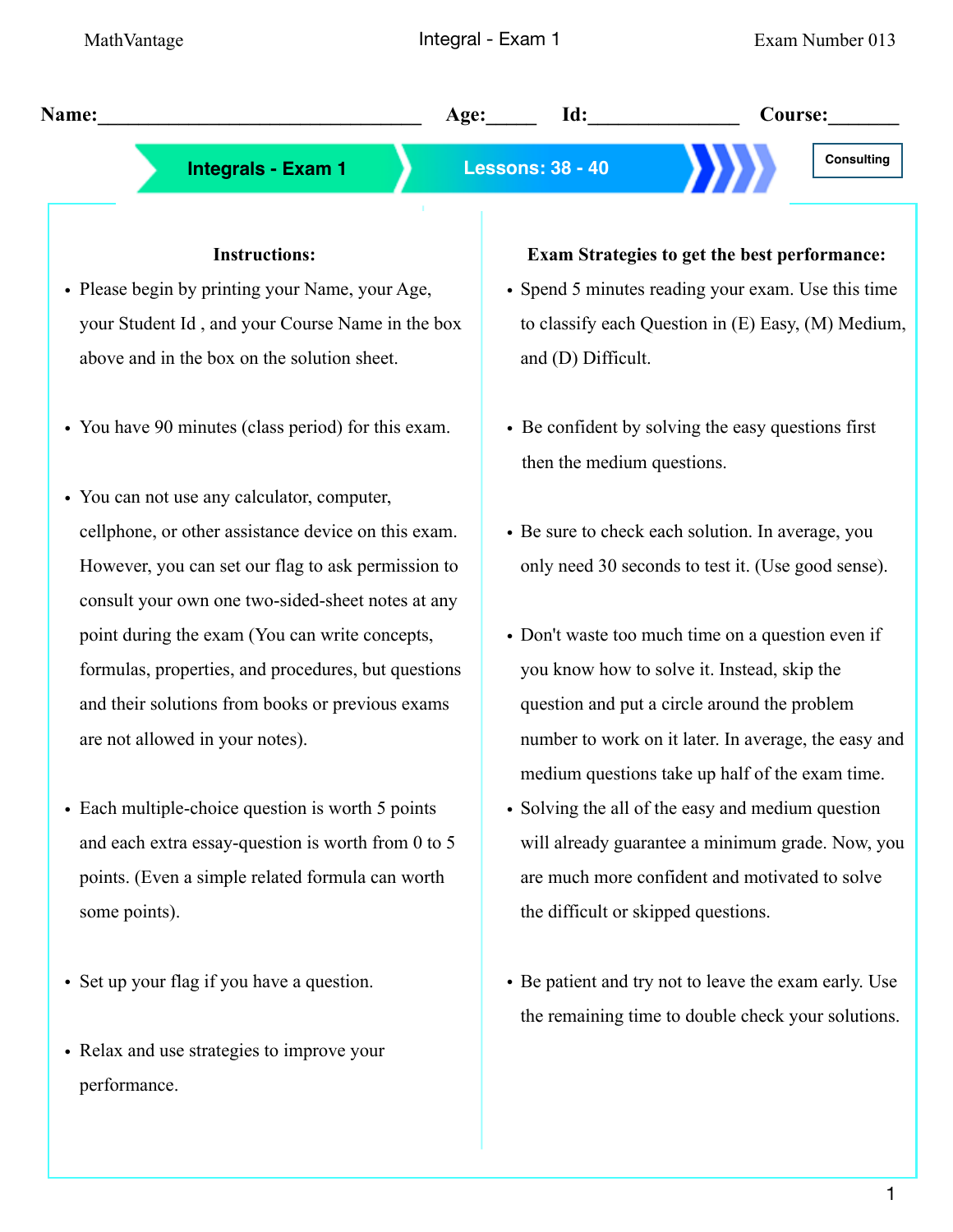## 1. Given:

I. Since the finding the integral of a function with respect to  $x$  means finding a area then the integral is always positive.

II. Sometimes, integrals can change the sign of the values for example when  $f(x) < 0$  or when the direction of integration is towards the negative direction.

III. Since the finding the integral of a function with respect to  $x$  means always finding a area then the integral is never used to find volumes.

IV. Although finding the integral of a function with respect to  $x$  means finding the area to the  $x$  axis from the curve, an integral can be used to calculate displacement, area, volume, and other concepts that arise by combining infinitesimal data.

V. If  $F(x)$  is the antiderivative of function  $f(x)$  then the integral of  $F(x)$  is  $f(x) + c$ .

VI. An antiderivative of a function  $f(x)$  is a function whose derivative is equal to  $f(x)$ . That is, if  $F'(x) = f(x)$ , then  $F(x)$  is an antiderivative of  $f(x)$ .

- a) Only I, III, V are correct.
- b) Only II, IV and VI are correct.
- c) Only II, III, and V are correct.
- d) Only I, IV, and VI are correct.
- e) None of the above.

#### Solution: b

The integral is usually called the anti-derivative, because integrating is the reverse process of differentiating.

An antiderivative of a function  $f(x)$  is a function whose derivative is equal to  $f(x)$ . That is, if  $F'(x) = f(x)$ , then  $F(x)$  is an antiderivative of  $f(x)$ .

However, antiderivatives are not unique. A given function can have many antiderivatives. All antiderivatives of a given function differ by a constant. This allows us to write a general formula for any antiderivative by adding a constant. Antiderivatives are intimately connected with areas. However, integrals can take up negative values. In those cases, how can I assume they represent the area under the curve, since areas can never be negative? Integral is the sum of

rectangles with base  $\Delta x$  and heigh  $f(x)$ . Since  $\Delta x$  and *f*(*x*) can be negative then the product  $f(x) \Delta x$  can be negative as well. Thus integral can take negative values

when  $f(x) < 0$  or when the direction of integration is towards the negative direction.



2. Given:

I. Given a function  $f(x)$  that is continuous on the interval [a, b] and suppose that  $F(x)$  is any antiderivative for  $f(x)$ . Then the **Theorem Fundamental of Calculus** states:

$$
\int_{a}^{b} f(x)dx = F(x)\Big|_{a}^{b} = F(b) - F(a)
$$

II. The definition of **indefinite integra**l is:

 $\int f(x)dx = F(x) + c$ , where  $F'(x) = f(x)$  and c is any constant.

III. The definition of **anti-derivative** of a function  $f(x)$ is any function  $F(x)$  such that  $F'(x) = f(x)$ .

- a) Only I and II are correct.
- b) I, II, and III are correct.
- c) Only I and III are correct.
- d) Only II and III are correct.
- e) None of the above.

Solution: b

All alternatives are correct.

3. Given:

I. 
$$
\int_{a}^{a} f(x)dx = 0
$$
  
\nII. 
$$
\int_{a}^{b} k \cdot f(x)dx = k \int_{a}^{b} f(x)dx, k \in \mathbb{R}
$$
  
\nIII. 
$$
\int_{a}^{b} f(x) \pm g(x)dx = \int_{a}^{b} f(x)dx \pm \int_{a}^{b} g(x)dx
$$
  
\nIV. 
$$
\int_{a}^{b} f(x)dx = \int_{a}^{c} f(x)dx + \int_{b}^{c} f(x)dx
$$
  
\nV. 
$$
\int_{b}^{a} f(x)dx = -\int_{a}^{b} f(x)dx
$$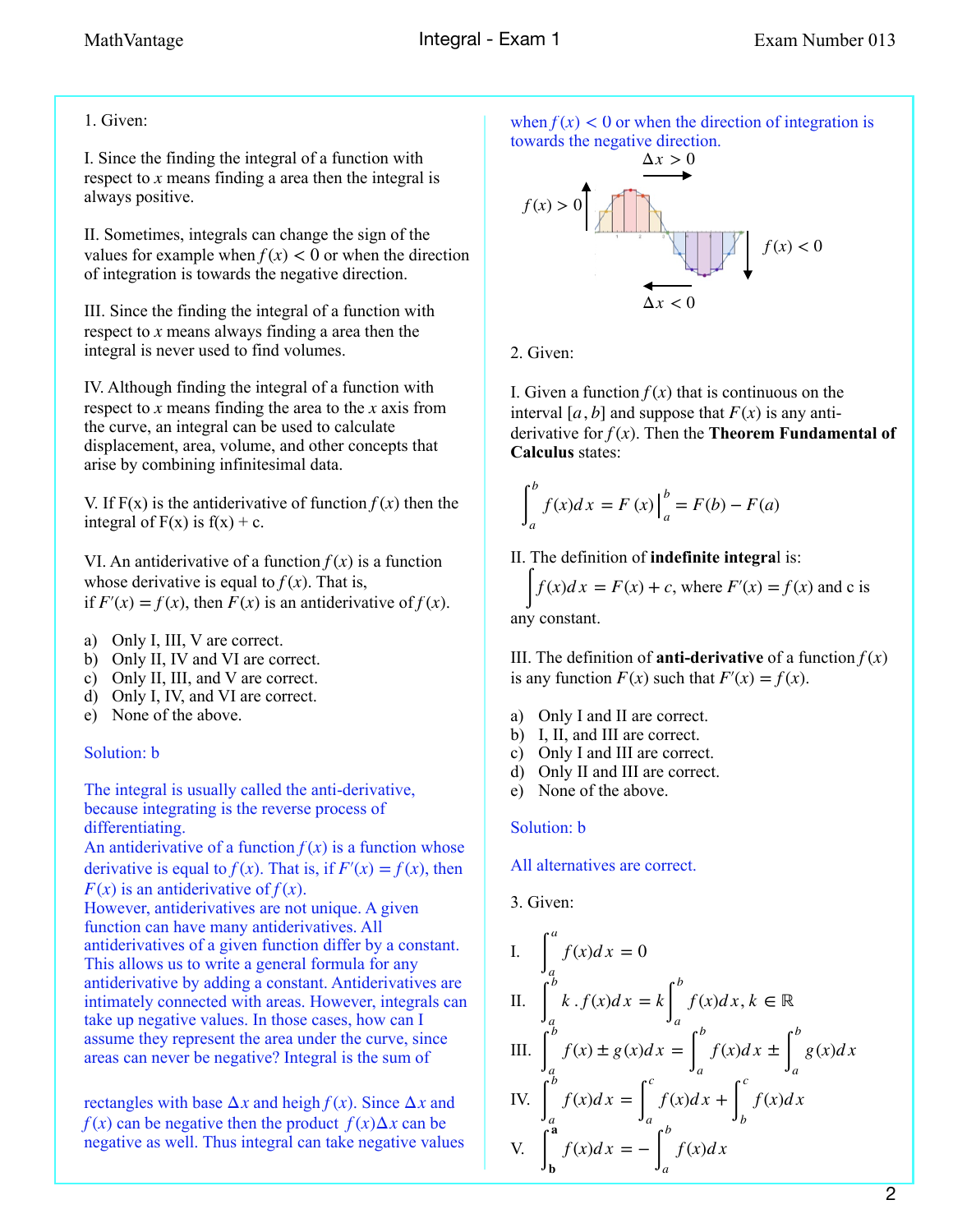- a) Only I is **incorrect**.
- b) Only II is **incorrect**.
- c) Only III is **incorrect**.
- d) Only IV is **incorrect**.
- e) Only V is **incorrect**..

#### Solution: d

IV is False because  
\n
$$
\int_{a}^{b} f(x)dx = \int_{a}^{c} f(x)dx + \int_{c}^{b} f(x)dx.
$$

4. Given the following graph of  $f(x)$ .



- a)  $-A_1 + A_2 + A_4 A_3$ b)  $A_1 - A_2 + A_4 - A_3$ c)  $-A_1 + A_2 - A_4 + A_3$
- d)  $A_1 A_2 A_4 + A_3$ e) None of the above.

Solution: d

$$
A = \int_{-2}^{0} f(x)dx + \int_{2}^{0} f(x)dx
$$
  
\n
$$
A = \int_{-2}^{-1} f(x)dx + \int_{-1}^{0} f(x)dx + \int_{2}^{1} f(x)dx + \int_{1}^{0} f(x)dx
$$
  
\n
$$
A = A_{1} - A_{2} - A_{4} + A_{3}.
$$

5. Given the graph of  $f(x) = x^3$ .

$$
f(x)
$$
  
\n1  
\n1  
\n3  
\n $f(x) dx$ .  
\n9  
\n $9$   
\n $2$   
\n $9$   
\n $1$   
\n $9$   
\n $1$   
\n $9$   
\n $1$   
\n $1$   
\n $9$   
\n $1$   
\n $1$   
\n $1$   
\n $1$   
\n $1$   
\n $1$   
\n $1$   
\n $1$   
\n $1$   
\n $1$   
\n $1$   
\n $1$   
\n $1$   
\n $1$   
\n $1$   
\n $1$   
\n $1$   
\n $1$   
\n $1$   
\n $1$   
\n $1$   
\n $1$   
\n $1$   
\n $1$   
\n $1$   
\n $1$   
\n $1$   
\n $1$   
\n $1$   
\n $1$   
\n $1$   
\n $1$   
\n $1$   
\n $1$   
\n $1$   
\n $1$   
\n $1$   
\n $1$   
\n $1$   
\n $1$   
\n $1$   
\n $1$   
\n $1$   
\n $1$   
\n $1$   
\n $1$   
\n $1$   
\n $1$   
\n $1$   
\n $1$   
\n $1$   
\n $1$   
\n $1$   
\n $1$   
\n $1$   
\n $1$   
\n $1$   
\n $1$   
\n $1$   
\n $1$   
\n $1$   
\n $1$   
\n $1$ 

Solution: d

$$
\int_0^3 f(x) \, dx = \int_0^3 x^3 \, dx = \frac{x^4}{4} \bigg|_0^3 = \left(\frac{3^4}{4} - \frac{0^4}{4}\right) = \frac{81}{4}.
$$

6. Find  $I = \int 5x^4 + 3x^2 dx$ , where *e* is the Euler's number.

- a)  $x^7 + x^5 + c$ b) c) d)  $x^7 + x^5 + c$  $x^6 + x^4 + c$  $x^5 + x^3 + c$  $x^4 + x^2 + c$
- e) None of the above.

Solution: c

$$
I = \int 5x^4 + 3x^2 dx = \int 5x^4 dx + \int 3x^2 dx.
$$
  
=  $x^5 + x^3 + c.$ 

7. Find  $I = \int_0^x e^x dx$ , where *e* is the Euler's number. 2 0  $e^x dx$ , where *e* 

a) 
$$
e - 1
$$
 b)  $e^2 - 1$  c)  $e^3 - 1$  d)  $e^4 - 1$  e)  $e^5 - 1$ .

Solution: b

$$
I = \int_0^2 e^x dx = e^x \Big|_0^2 = e^2 - e^0 = e^2 - 1.
$$
  
8. Find  $I = \int_0^{\frac{\pi}{4}} \cos x dx$ .

a) 
$$
\frac{1}{2}
$$
 b)  $\frac{\sqrt{2}}{2}$  c)  $\frac{\sqrt{3}}{2}$  d) 1 e) None of the above.

Solution: b

$$
I = \int_0^{\frac{\pi}{4}} \cos x \, dx = \sin x \Big|_0^{\frac{\pi}{4}} = \sin \Big( \frac{\pi}{4} \Big) - \sin \Big( 0 \Big)
$$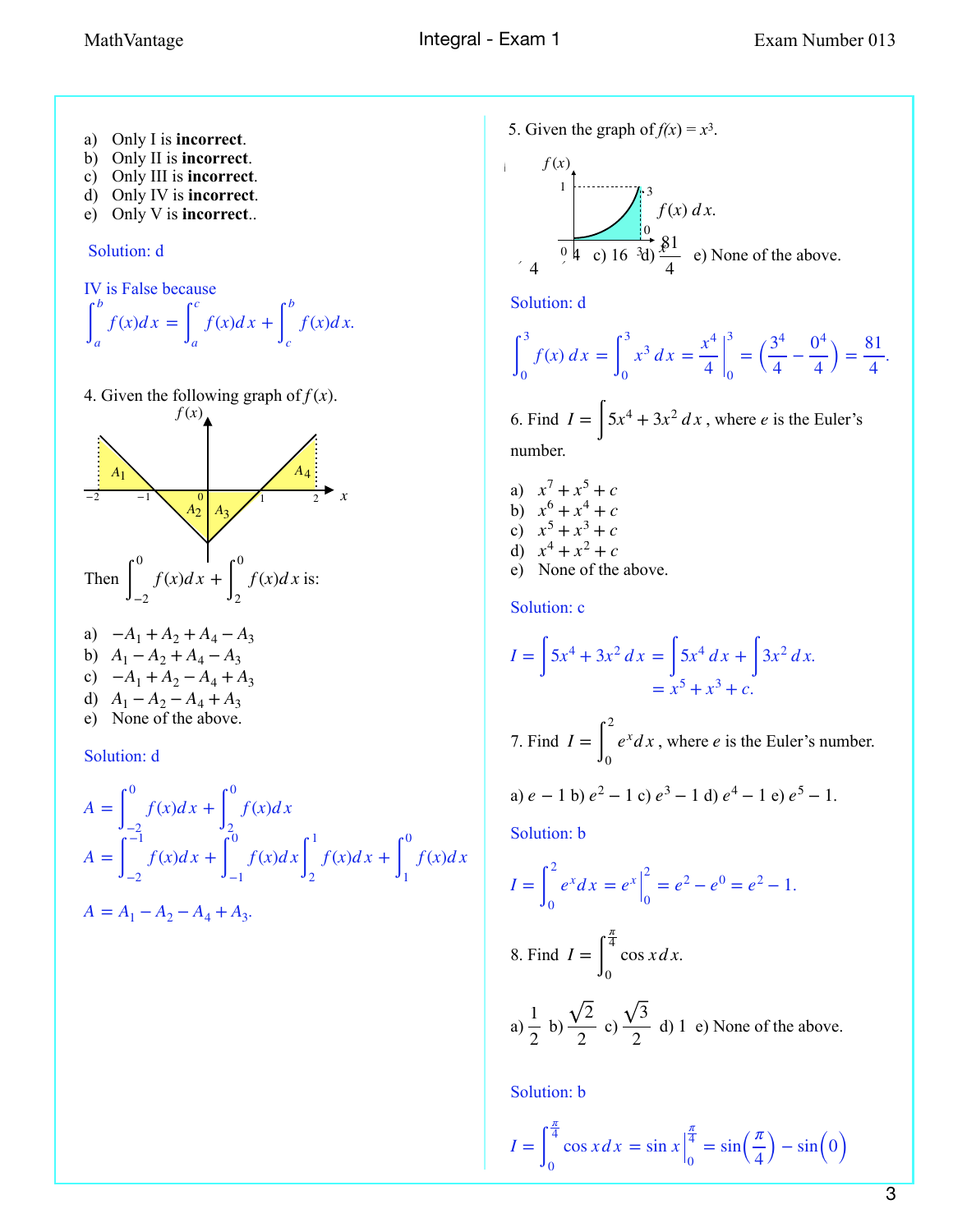$$
=\frac{\sqrt{2}}{2}-0=\frac{\sqrt{2}}{2}.
$$

9. Find  $I = \int_0^1 \sec^2 x dx$ . *π* 0  $\sec^2 x dx$ 

a) 0 b) 
$$
\frac{\sqrt{3}}{3}
$$
 c) 1 d)  $\sqrt{3}$  e) None of the above.

Solution: a

$$
I = \int_0^{\pi} \sec^2 x \, dx = \tan x \Big|_0^{\pi} = \tan(\pi) - \tan(0) = 0 - 0 = 0.
$$

10. Find 
$$
I = \int_0^1 \frac{dx}{1 + x^2}
$$
.  
a) 0 b)  $\frac{\pi}{6}$  c)  $\frac{\pi}{4}$  d)  $\frac{\pi}{3}$  e) None of the above.

Solution: e

$$
I = \int_{-1}^{1} \frac{dx}{1 + x^2} = \tan^{-1} x \Big|_{-1}^{1} = \tan^{-1}(1) - \tan^{-1}(-1)
$$

$$
= \frac{\pi}{4} - \left(-\frac{\pi}{4}\right) = \frac{\pi}{2}.
$$

11. Find  $I = \int_{x}^{x} \frac{du}{x}$ , where *e* is the Euler's number. *e*5 *e d x x e*

a) 1 b) 2 c) 3 d) 4 e) None of the above.

Solution: d

$$
I = \int_{e}^{e^{5}} \frac{dx}{x} = \ln|x| \Big|_{e}^{e^{5}} = \ln|e^{5}| - \ln|e|
$$
  
= 5 \ln|e| - \ln|e|  
= 4 \ln|e|  
= 4.

12. Find 
$$
I = \int x^3 (e)^{x^4} dx
$$
  
\na)  $\frac{1}{2} (e)^{x^2} + c$   
\nb)  $\frac{1}{3} (e)^{x^3} + c$   
\nc)  $\frac{1}{4} (e)^{x^4} + c$   
\nd)  $\frac{1}{5} (e)^{x^5} + c$ 

e) None of the above.

Solution: c

Let 
$$
u = x^4 \Rightarrow \frac{du}{dx} = 4x^3 \Rightarrow du = 4x^3 dx
$$
.  
\n
$$
I = \int x^3 (e)^{x^4} dx \Rightarrow I = \frac{1}{4} \int (e)^{x^4} 4x^3 dx
$$
.

Making the substitution,

$$
I = \frac{1}{4} \int e^u du = \frac{1}{4} e^u + c
$$
  
Thus, 
$$
I = \frac{1}{4} (e)^{x^4} + c.
$$

13. Find 
$$
I = \int_0^{\frac{\pi}{3}} \sin 3x dx
$$
  
a)  $1 - \frac{\sqrt{3}}{2}$  b)  $1 - \frac{\sqrt{2}}{2}$  c)  $\frac{1}{2}$  d) 1 e) None of the above.

Solution: e

Let 
$$
u = 3x \Rightarrow \frac{du}{dx} = 3 \Rightarrow du = 3dx
$$
.  
\n
$$
I = \int_0^{\frac{\pi}{3}} \sin 3x dx
$$
\nNote:  $u = 3(0) = 0$  and  $u = 3(\frac{\pi}{3}) = \pi$ 

Making the substitution,

$$
I = \int_0^{\pi} \sin u \, du = -\cos u \Big|_0^{\pi}
$$

$$
= -\left[\cos(\pi) - \cos(0)\right]
$$

$$
= -\left[-1 - 1\right]
$$

Thus, 
$$
I = 2
$$
.

14. Find 
$$
I = \int_{-2}^{0} x\sqrt{2x^2 + 1} dx
$$
  
\na)  $-\frac{13}{3}$   
\nb)  $-(\frac{\sqrt{3}}{2} - \frac{1}{6})$   
\nc)  $\frac{\sqrt{3}}{2} - \frac{1}{6}$   
\nd)  $\frac{13}{3}$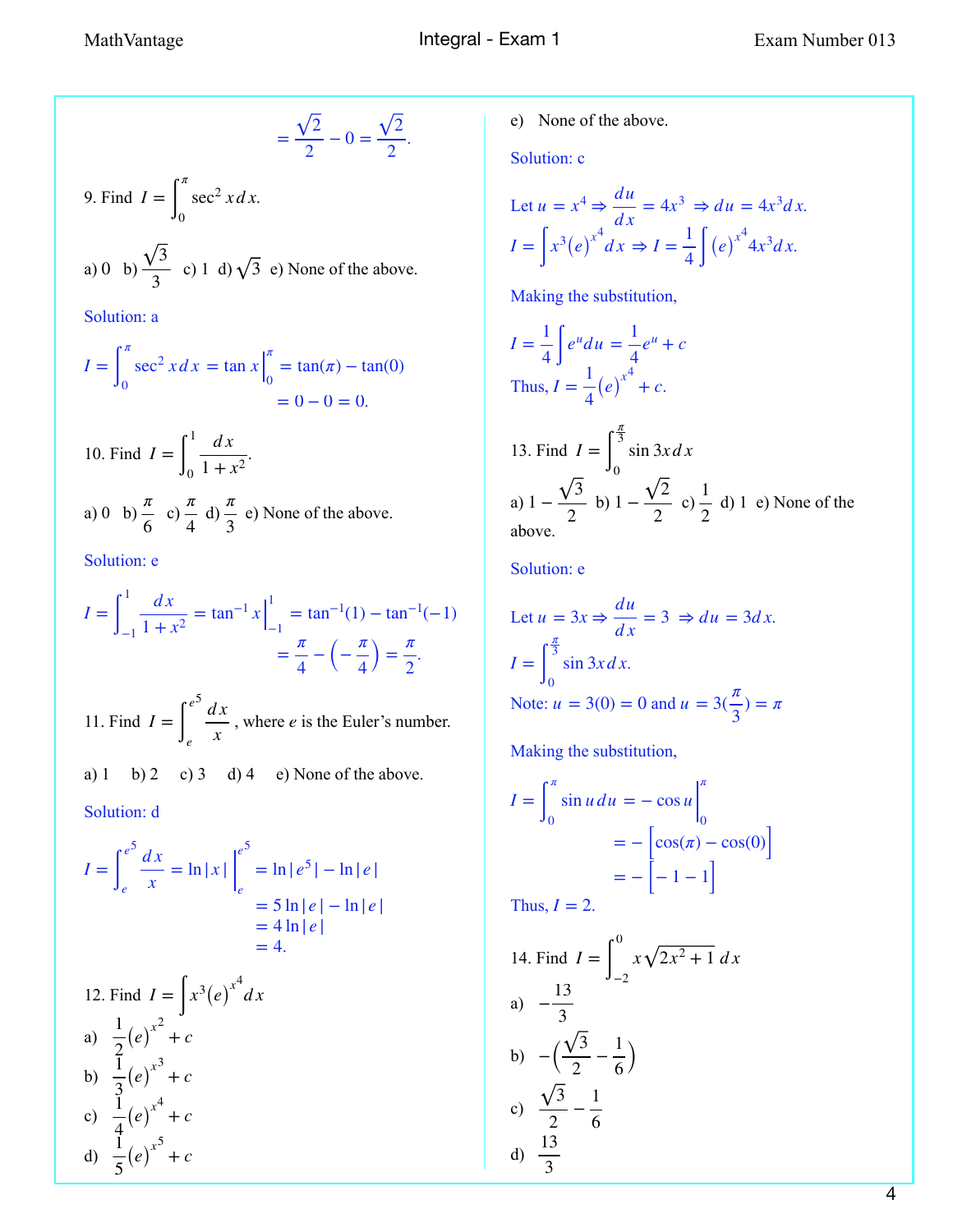e) None of the above.

#### Solution: a

Let  $u = 2x^2 + 1 \Rightarrow \frac{du}{dx} = 4x \Rightarrow du = 4x dx$ . . Note:  $\frac{du}{dx} = 4x \Rightarrow du = 4x dx$  $I = \frac{1}{4}$ 4 ∫ 0  $-2$  $2x^2 + 14x dx$  $u = 2(-2)^2 + 1 = 9$  and  $u = 2(0)^2 + 1 = 1$ 

Making the substitution,

$$
I = \frac{1}{4} \int_{9}^{1} \sqrt{u} \, du
$$
  
\n
$$
I = \frac{1}{4} \int_{9}^{1} u^{\frac{1}{2}} \, du
$$
  
\n
$$
I = \frac{1}{4} \left[ \frac{u^{\frac{3}{2}}}{\frac{3}{2}} \right] = \frac{1}{6} \left[ u^{\frac{3}{2}} \right]_{9}^{1}
$$
  
\n
$$
= \frac{1}{6} \left[ (1)^{\frac{3}{2}} - (9)^{\frac{3}{2}} \right]
$$
  
\n
$$
= \frac{1}{6} \left[ 1 - 27 \right]
$$
  
\n
$$
= -\frac{13}{3}.
$$
  
\nThus,  $I = -\frac{13}{3}.$   
\n15. Find  $I = \int_{0}^{2\pi} \sin x \, dx$   
\n
$$
\sin x
$$
  
\n
$$
\frac{1}{2} \int_{0}^{2\pi} \frac{1}{\sqrt{1 - \left( \frac{3}{2} \right)^{2\pi}} \, dx}
$$

a) 0 b) 1 c) 2 d) 3 e) None of the above.

Solution: a

Since 
$$
A_1 = A_2 \Rightarrow I = A_1 - A_2 = 0
$$
.  
\n16. Find  $I = \int \sin^2(2x)\cos(2x) dx$   
\na)  $\frac{1}{6} \sin^3(2x) + c$   
\nb)  $\frac{1}{9} \sin^3(3x) + c$   
\nc)  $\frac{1}{12} \sin^3(4x) + c$   
\nd)  $\frac{1}{15} \sin^3(5x) + c$   
\ne) None of the above.

#### Solution: a

Let  
\n
$$
u = \sin(2x) \Rightarrow \frac{du}{dx} = \cos(2x)(2) \Rightarrow du = 2\cos(2x) dx
$$
\n
$$
I = \int \sin^2(2x)\cos(2x) dx \Rightarrow I = \frac{1}{2}\int \sin^2(2x)2\cos(2x) dx
$$

Making the substitution,

$$
I = \frac{1}{2} \int u^2 du
$$
  
\n
$$
I = \frac{1}{2} (\frac{u^3}{3}) + c
$$
  
\n
$$
I = \frac{1}{6} \sin^3(2x) + c.
$$
  
\n17. Find  $I = \int e^{(1+5 \sin x)} \cos x dx$   
\na)  $e^{(1+\sin x)} + c$   
\nb)  $\frac{1}{2} e^{(1+2 \sin x)} + c$   
\nc)  $\frac{1}{3} e^{(1+3 \sin x)} + c$   
\nd)  $\frac{1}{4} e^{(1+4 \sin x)} + c$   
\ne) None of the above.

#### Solution: e

$$
\lim_{u \to 0} \frac{1}{u} = \lim_{\substack{x \to 0 \\ a \to 0}} \frac{1}{\lim_{h \to 0} x} = \lim_{\substack{x \to 0 \\ x \to 0}} \frac{1}{h} = \lim_{h \to 0} \frac{1}{h} = 5 \cos x \Rightarrow du = 5 \cos x \, dx.
$$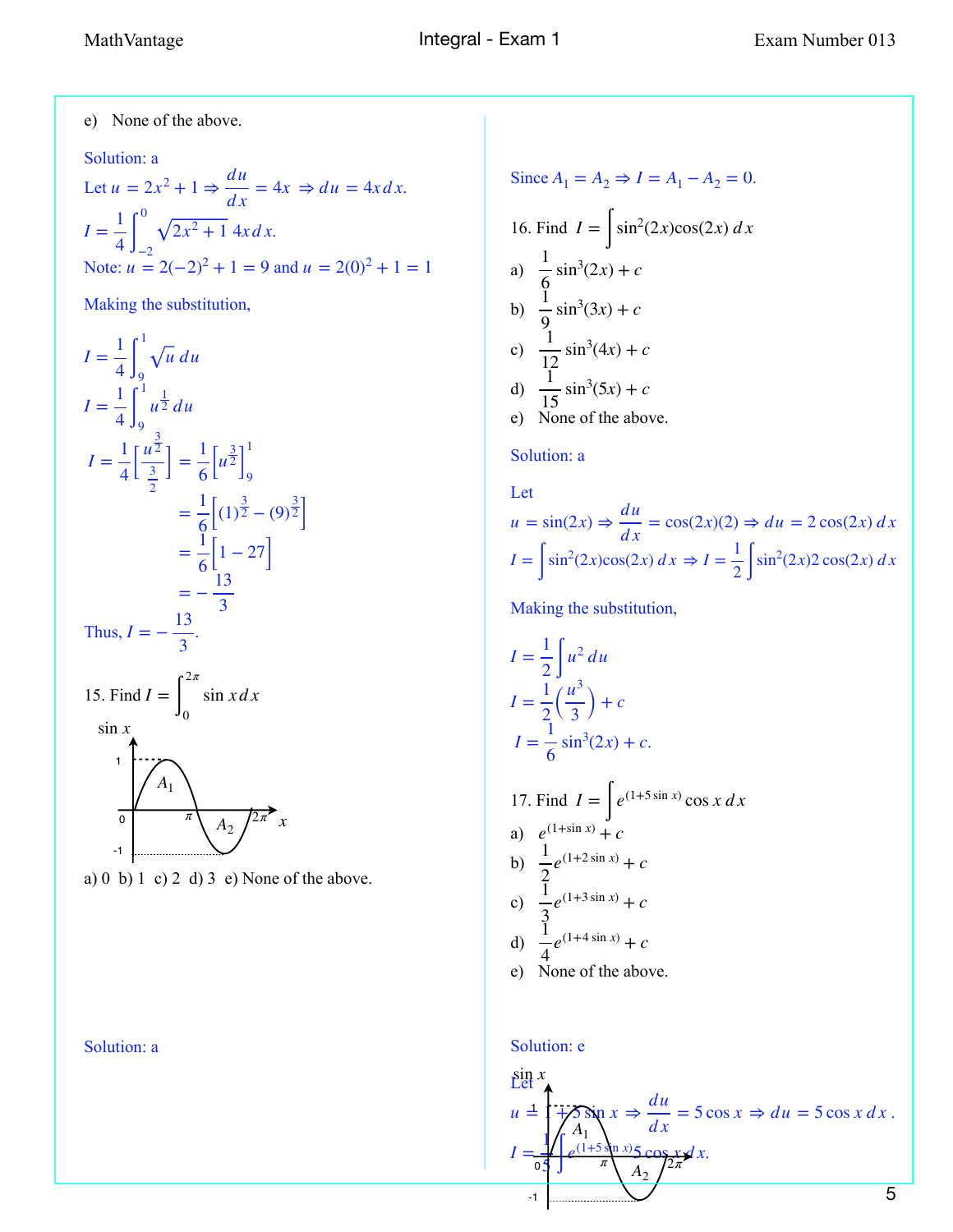Making the substitution,

$$
I = \frac{1}{5} \int e^u du
$$
  
\n
$$
I = \frac{1}{5} e^u + c
$$
  
\n
$$
I = \frac{1}{5} e^{(1+5\sin x)} + c.
$$
  
\n18. Find  $I = \int \sec^2(\ln x)$ 

18. Find 
$$
I = \int \frac{\sec^2(\ln x)}{x} dx
$$

a)  $\sin(\ln x) + c$ b)  $\tan(\ln x) + c$ c)  $-\cos(\ln x) + c$ d)  $-\cot(\ln x) + c$ e) None of the above.

#### Solution: b

Let 
$$
u = \ln x \Rightarrow \frac{du}{dx} = \frac{1}{x} \Rightarrow du = \frac{dx}{x}
$$
.  
\n
$$
I = \int \frac{\sec^2(\ln x)}{x} dx.
$$

Making the substitution,

$$
I = \int \sec^2 u \, du
$$
  
\n
$$
I = \tan u + c
$$
  
\n
$$
I = \tan(\ln x) + c.
$$
  
\n19. Find  $I = \int_{-1}^{\frac{\sqrt{3}}{3} - 1} \frac{dx}{x^2 + 2x + 2}$ 

a) 
$$
-\frac{\pi}{3}
$$
 b)  $-\frac{\pi}{4}$  c)  $\frac{\pi}{3}$  d)  $\frac{\pi}{4}$  e) None of the above.

Solution: e

Let 
$$
u = x + 1 \Rightarrow \frac{du}{dx} = 1 \Rightarrow du = dx
$$
.

Note: 
$$
u = (-1) + 1 = 0
$$
 and  
\n
$$
u = (\frac{\sqrt{3}}{3} - 1) + 1 = \frac{\sqrt{3}}{3}.
$$

$$
I = \int_{-1}^{\frac{\sqrt{3}}{3}-1} \frac{dx}{x^2 + 2x + 2} = \int_{-1}^{\frac{\sqrt{3}}{3}-1} \frac{dx}{x^2 + 2x + 1 + 1}.
$$

$$
= \int_{-1}^{\frac{\sqrt{3}}{3}-1} \frac{dx}{(x+1)^2 + 1}
$$

Making the substitution,

$$
I = \int_0^{\frac{\sqrt{3}}{3}} \frac{du}{u^2 + 1}
$$
  
\n
$$
I = \tan^{-1} u \Big|_0^{\frac{\sqrt{3}}{3}}
$$
  
\n
$$
I = \tan^{-1} (\frac{\sqrt{3}}{3}) - \tan^{-1}(0)
$$
  
\n
$$
I = \frac{\pi}{6} - 0
$$
  
\n
$$
I = \frac{\pi}{6}.
$$

20. In the first year in the college, students learn derivatives and Integral in Calculus I. These important tools have several applications in every branch of the physical sciences, actuarial science, computer science, statistics, engineering, economics, business, medicine, demography, etc. A problem is described by several variables that could be related by derivation or Integration. Given a function  $f(x)$  or the graph of  $f(x)$ , what is the interpretation of its derivative (slope) or its Integral (Area)? In a discussion, three students said:

- I. Student A: In a real life, only some variables are easy to measure. Then, you could study other variables by using Derivatives or Integrals.
- II. Student B: I prefer to analyze the units of each variable of the problem to know the relation among them.
- III. Student C: I understand that Derivatives mean division  $\frac{dy}{dx}$  and Integrals mean product or area  $\int f(x)dx$ . *d x*

Then:

- a) Only the student A 's idea is important and useful.
- b) Only the student B 's idea is important and useful.
- c) Only the student C 's idea is important and useful.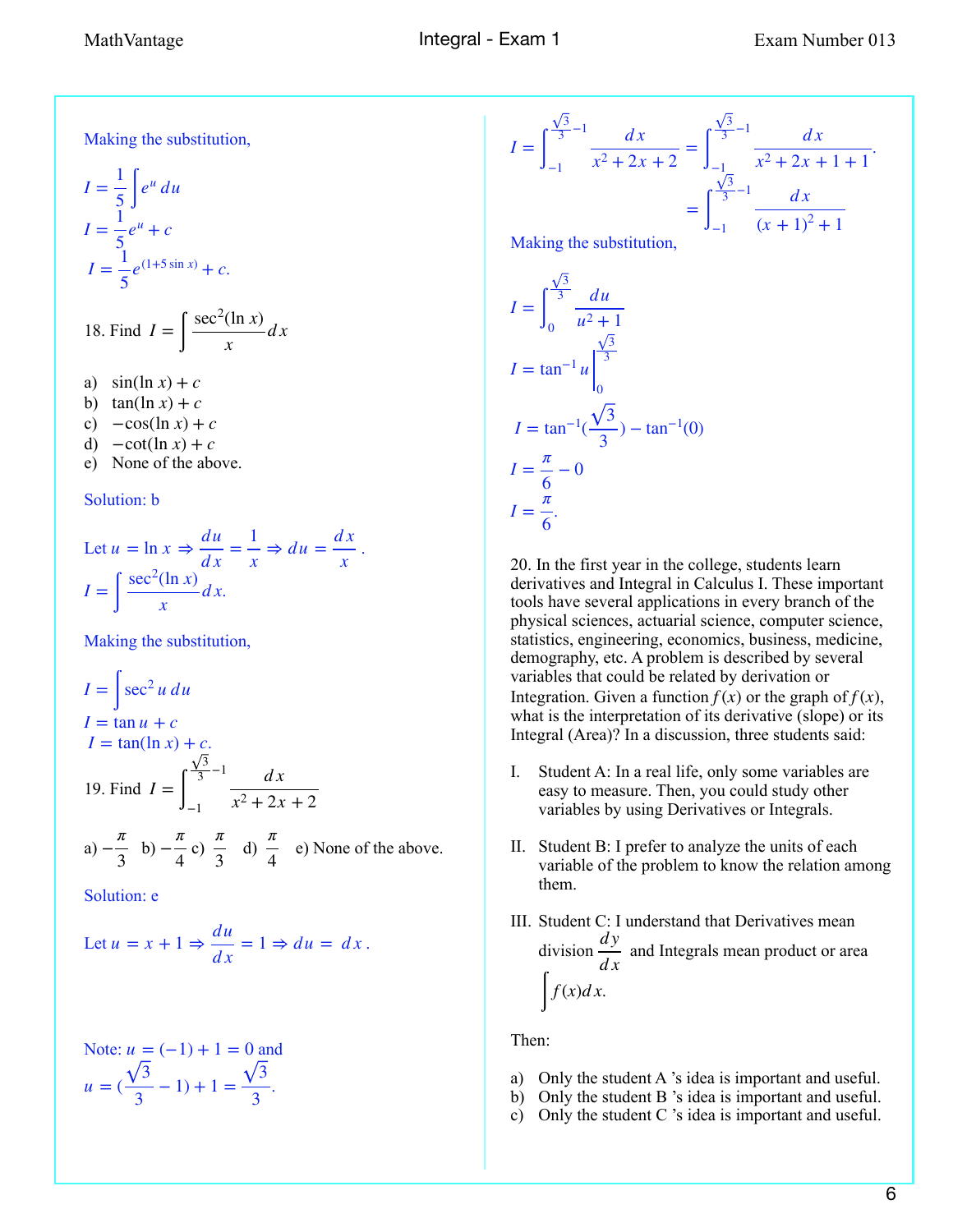- d) All Student's ideas could be combined to know when to applied Derivatives and Integrals to solve problems.
- e) None of the above.

# Solution: d

All Student's ideas could be combined to know when to apply Derivatives and Integrals to solve problems. Assume you are studying kinematic, the motion of points or bodies, by describing variables such as displacement [*m*], speed [*m* /*s*] and acceleration [*m* /*s*<sup>2</sup>]. Student A is correct because acceleration is too difficult and expensive to be measured. Student B is correct because it is fundamental to analyze the units of each variable of the problem to know the relation among them. Student C is correct because Derivatives mean division  $\frac{dy}{dx}$  and Integrals mean product or area  $\int f(x)dx$ . For example, the speed can be defined by the derivative of the displacement  $v = \frac{ds}{dt}$  or the acceleration can be defined by the derivative of the speed  $a = \frac{dv}{dt}$ . The displacement can be defined by the Integral of the speed  $\Delta s = \frac{\Delta s}{s}$  *vdt* or the speed can be defined by the Integral of the acceleration  $v = \int a \, dt$ . *d x dt dt*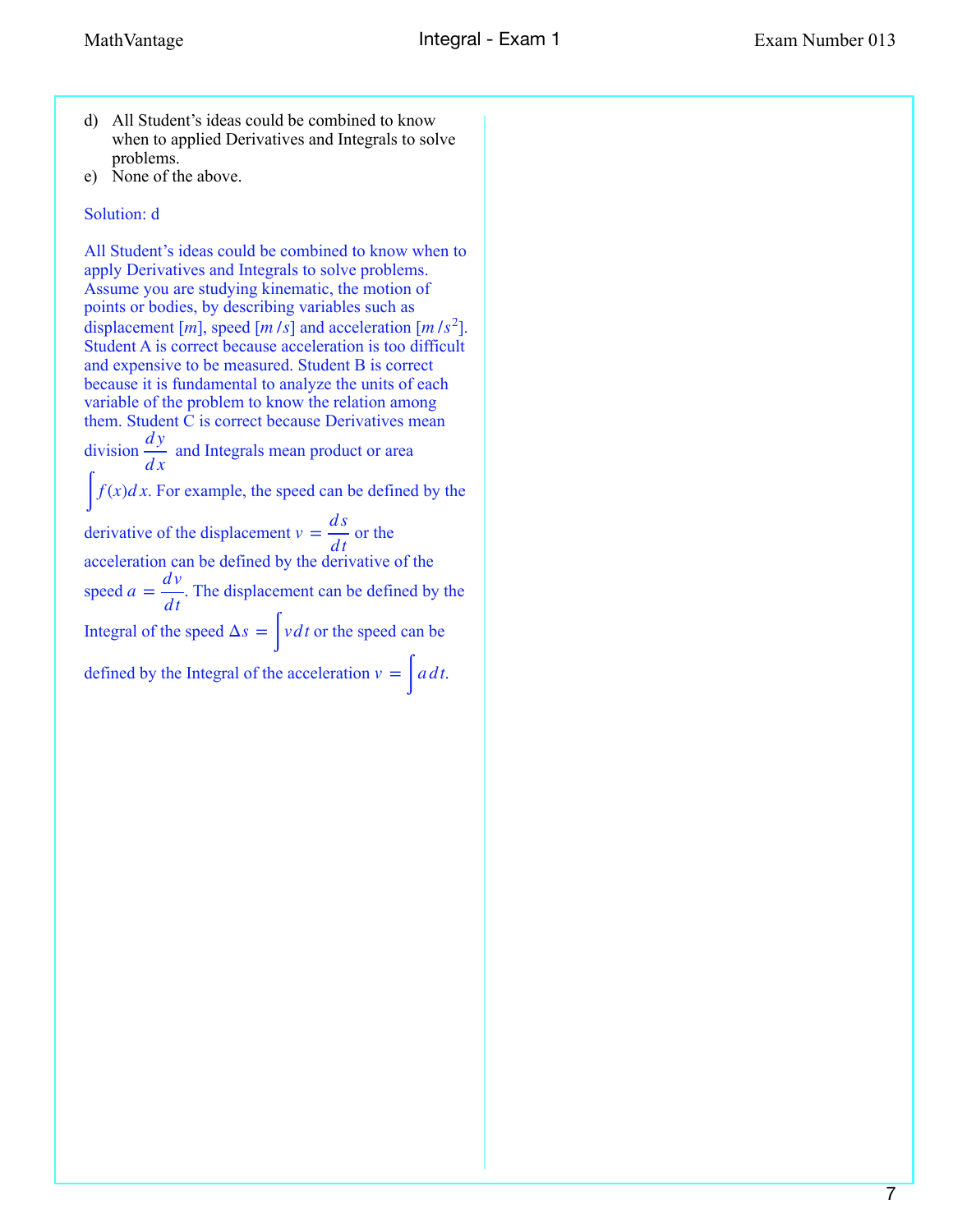MathVantage **Integral - Exam 1** Exam Number 013

 **Name:\_\_\_\_\_\_\_\_\_\_\_\_\_\_\_\_\_\_\_\_\_\_\_\_\_\_\_\_\_\_\_\_ Age:\_\_\_\_\_ Id:\_\_\_\_\_\_\_\_\_\_\_\_\_\_\_ Course:\_\_\_\_\_\_\_\_\_\_ PART 2: SOLUTIONS Multiple-Choice Answers Extra Questions**  $\cos^3 x$ 21. Show that  $\int \sin x^3 dx = -\cos x + \frac{\cos^2 x}{3} + c$ . E + *c* Questions A в C D 3  $\mathbf{1}$ Hint:  $\sin^2 x = 1 - \cos^2 x$  $\overline{\mathbf{2}}$ Solution: 3  $\overline{4}$  $I = \int \sin x^3 dx$ 5  $I = \int \sin x^2 \sin x \, dx$ 6  $I = \left( (1 - \cos x^2) \sin x \, dx \right)$  $\overline{7}$ 8  $I = \int \sin x \, dx - \int \cos x^2 \sin x \, dx$ 9  $I = \int \sin x \, dx + \int \cos^2 x (-\sin x \, dx)$ 10  $11$ Let  $u = \cos x \Rightarrow du = -\sin x dx$  $12$  $I = \int \sin x \, dx + \int u^2 \, du$ 13 *u*3  $I = -\cos x +$ + *c* 14 3  $\cos^3 x$ 15  $I = -\cos x +$ + *c* 3 16  $\cos^3 x$ Thus,  $\int \sin x^3 dx = -\cos x + \frac{\cos^3 x}{3} + c$ . + *c* 17 3 18 22. Find the area between the curves 19  $f_1(x) = \sqrt{x}$  and  $f_2(x) = x^5$ . 20

# **Let this section in blank**

|                          | <b>Points</b> | Max |
|--------------------------|---------------|-----|
| <b>Multiple Choice</b>   |               | 100 |
| <b>Extra Points</b>      |               | 25  |
| <b>Consulting</b>        |               | 10  |
| <b>Age Points</b>        |               | 25  |
| <b>Total Performance</b> |               | 160 |
| Grade                    |               | Δ   |

*x f* 2(*x*) = *x*<sup>5</sup> *f* 1(*x*) = *x* 0 1 1 *f* (*x*) *x*

Solution:

$$
A = \int_0^1 f_1(x) - f_2(x) dx
$$
  

$$
A = \int_0^1 \sqrt{x} - x^5 dx
$$